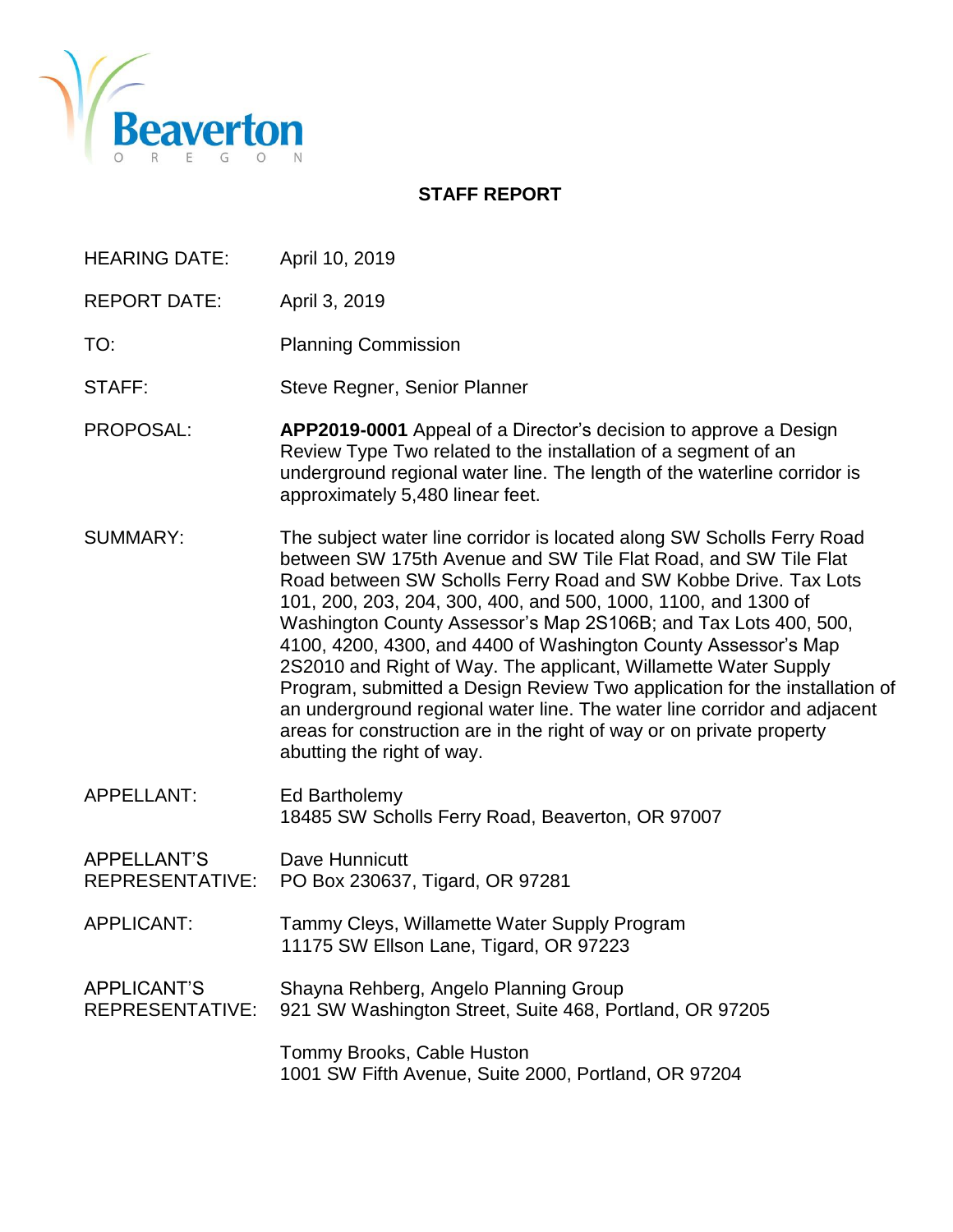| DECISION CRITERIA: Appeal of the Planning Commission's decision is reviewed under Section |
|-------------------------------------------------------------------------------------------|
| 50.65 and Sections 50.80 through 50.83 of the Development Code.                           |
| Design Review Two approval criteria are identified in Section 40.20.15.2.C                |
| of the Beaverton Development Code Facilities Review approval criteria                     |
| are identified in Section 40.03.                                                          |

RECOMMENDATION: Affirm the Planning Director's decision to approve with conditions as stated in the Notice of Decision issued February 28, 2019.

#### **APP2019-0001 – Willamette Water Supply Program Appeal** (DR2018-0134)

#### **Background**

On February 28, 2019, the Planning Director issued an approval for the installation of a segment of an underground regional water line along SW Scholls Ferry Road and SW Tile Flat Road, both in the right of way and private property abutting the right of way. Two land use applications were part of the Decision:

- 1. Design Review 2 (case file LD2016-0134) and
- 2. Tree Plan 2 (case file TP2018-0010)

After issuing the Notice of Decision the City received an appeal of the Design Review Two decision on March 12, 2018 from Ed Bartholemy, an owner of property at 18485 SW Scholls Ferry Road. The Tree Plan 2 decision was not appealed. A portion of the water line and associate construction area are located on the southern edge property owned by Mr. Bartholemy. On March 13, 2019, the Community Development Director determined the appeal to be valid, having addressed the requirements identified in Section 50.65.2 of the Development Code. Notice of appeal was issued on Friday, March 16, 2019 in accordance with the procedure identified in Section 50.65 of the Development Code.

Portions of the waterline are located on or abutting properties zoned Washington County Interim Zone. The Washington County Interim Zone is applied when property has been annexed into the City of Beaverton from Washington County, but city zoning has not yet been applied. The appellant's property is zoned Washington County Interim Zone. In cases where land use applications are applied for properties zoned Washington County Interim Zone, the city must apply relevant Washington County Development Code provisions, consistent with BDC Section 10.40.1. The subject property was zoned AF-20 in Washington County prior to annexation.

## Hearing Type

Pursuant to Section 50.65.4 of the Development Code, the appellate decision making authority on appeal of Type 2 decisions is the Planning Commission. The appeal hearing for Type 2 decisions shall be *de novo*, which means new evidence and argument can be introduced in writing, orally, or both. The hearing of the appeal shall be conducted in the manner specified in Sections 50.80. through 50.83. The decision of the appellate decision making authority for appeal of Type 2 decisions shall be the final decision and shall not be subject to further appeal to the City Council.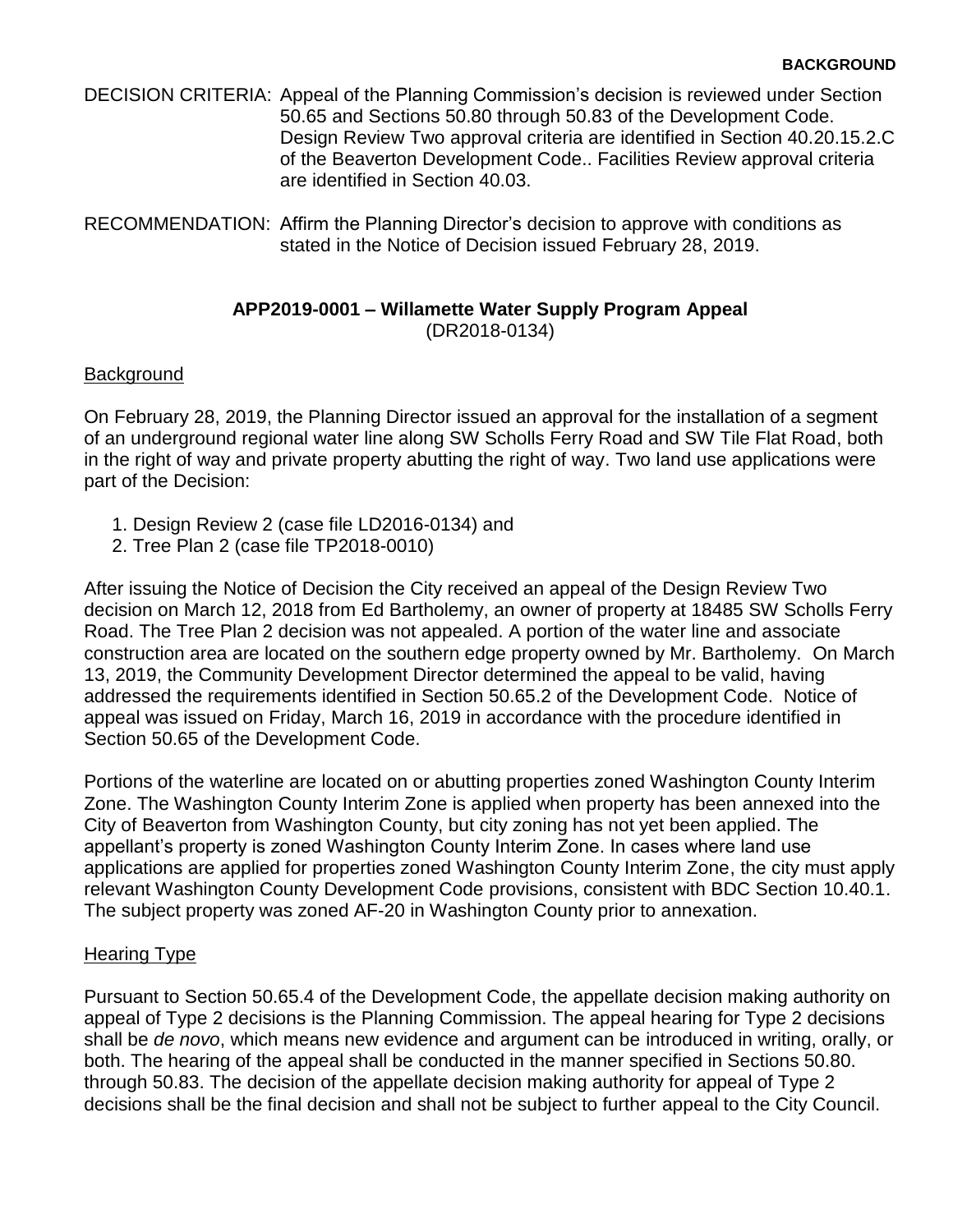#### **PAGE**

## **ATTACHMENTS**

# **A. Analysis and Findings related to Appeal of Willamette Water Supply Program Appeal**

Analysis and Findings, Summary Analysis and Findings, Approximate APP1-APP7 Recommendation **APP-7** 

**APP1-APP7**

#### **EXHIBITS**

- 1. Zoning and Vicinity Map
- 2. Appellant Statement of Appeal from Ed Bartholemy, date stamped March 12, 2019
- 3. Notice of Director's Decision, approving the waterline segment (DR2018-0134 / TP2018- 0010)
- 4. Applicant's plans and materials submitted for approval
- 5. Applicant's responses to the Appellant's claims, date stamped April 1, 2019
- 6. Applicable Washington County Development Code

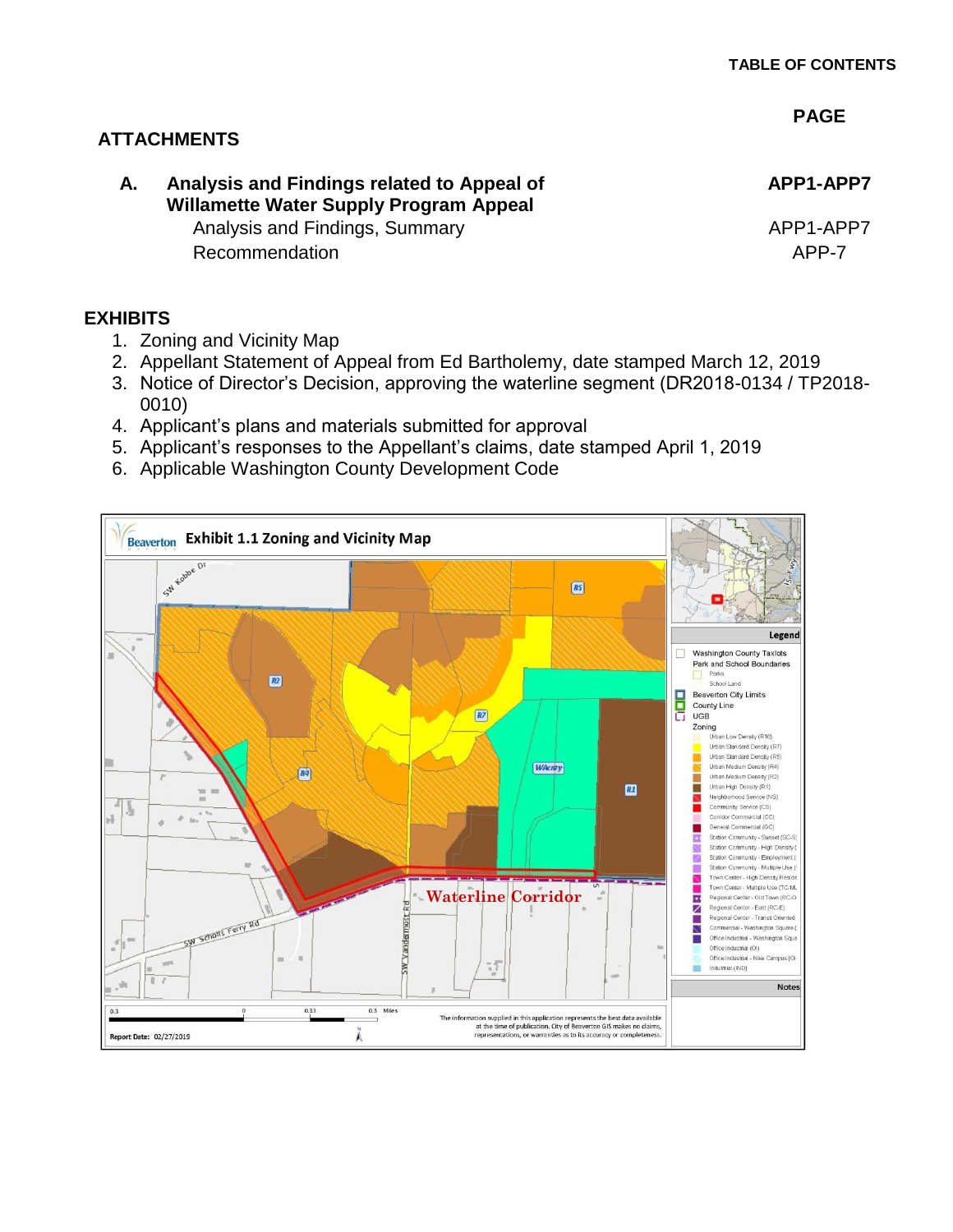#### **ANALYSIS AND FINDINGS APP2019-0001 APPEAL OF WILLAMETTE WATER SUPPLY PROGRAM**

In considering the matter of appeal, Section 50.65.2.E.of the Development Code (Item E) instructs the appellant to identify the specific approval criteria, condition, or both being appealed, the reasons why a finding, condition, or both is in error as a matter of fact, law or both, and the evidence relied on to allege the error.

The appellant identifies five code criteria in the applicable Washington County Development Code zoning as not being satisfied. Below are the five criteria that staff found in review of the appeal statement:

- Criterion 1 CDC 344-4.1(R)(5): The appellant states that it has not been demonstrated that it is necessary to site the facilities in the AF-20 zone, as opposed to siting the facilities in the right of way
- Criterion 2 CDC 403-3: The appellant states that responses to CDC 404-419, 421-423, 427, and 429 should be included in the decision, and that no findings are provided.
- Criterion 3 CDC 416-1.4: The appellant states the applicant has not demonstrated that the design, installation, and maintenance would be carried out with minimum feasible disturbance, specifically the appellant's ability to secured adequate sewer and storm water to the property from SW Scholls Ferry Road.
- Criterion 4 CDC 430-105.5: The appellant states that the applicant has not demonstrated that the siting of the proposed utility facility will be compatible with existing surrounding uses and uses allowed by the plan designation.
- Criterion  $5 ORS.275(2)(d)$ : The appellant states that the applicant has not demonstrated why the proposed utility facility cannot be sited in SW Scholls Ferry Road right of way, thus eliminating the need to site the facility in the AF-20 zone.

Staff references specific statements from the appellants' documents referred to above. Following the contention is the staff response thereto.

**Criterion 1 – CDC 344-4.1(R)(5): The appellant states that it has not been demonstrated that it is necessary to site the facilities in an exclusive farm zone, as opposed to siting the facilities in the right of way**

# **Staff Response to Contention 1**

Six (6) properties within the water line corridor are zoned AF-20 (Washington County Interim Zone) as described above in the project background. The AF-20 zone implements the Exclusive Farm Use Zone (EFU). A Utility Facility, such as the proposed water line, is permitted in an Exclusive Farm Use Zone by ORS 215.213 (1). Additionally, CDC 344-4.1(R)(5) expressly permits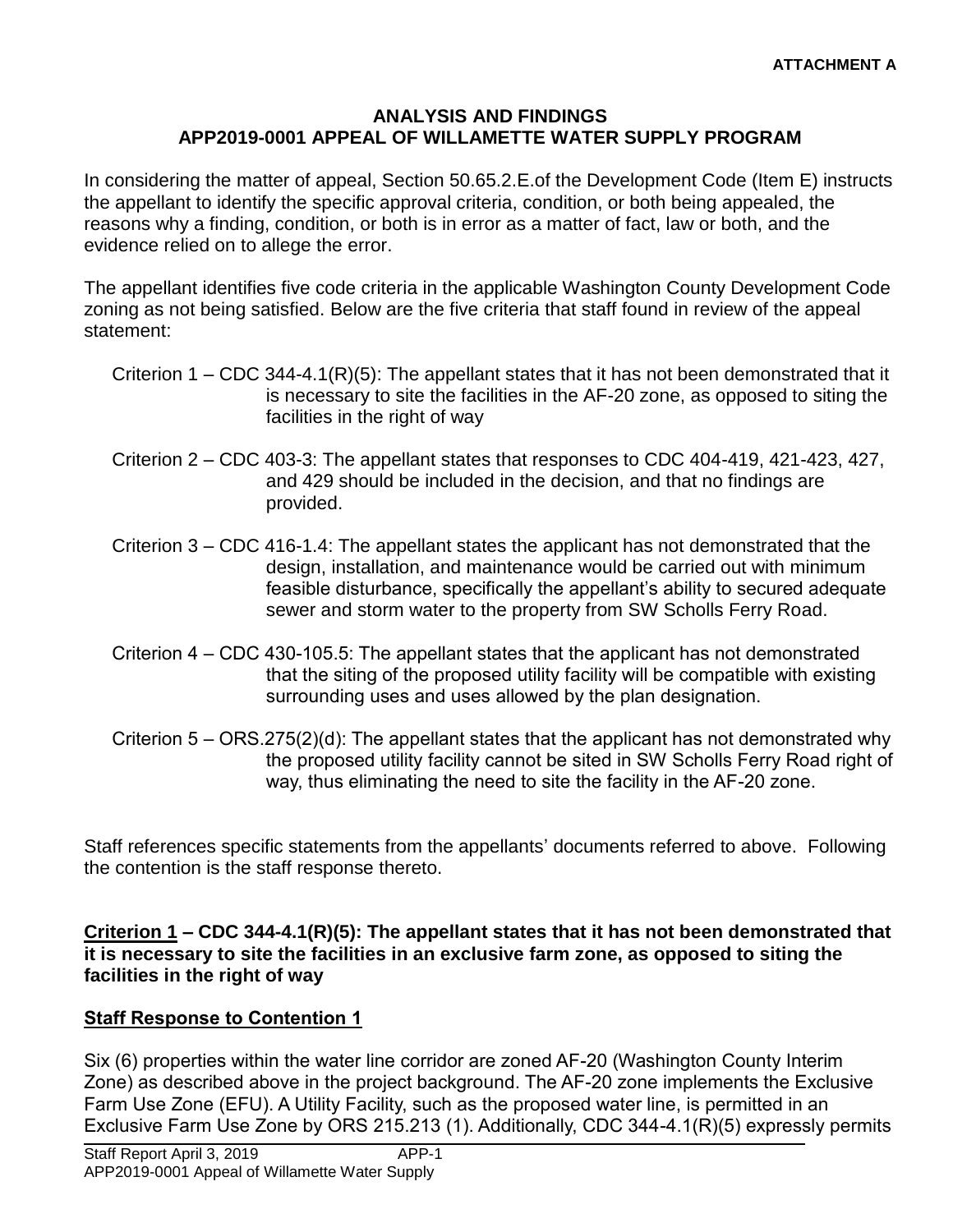"Utility Facilities necessary for public service" in the AF-20 zone. CDC 344-4.1(R)(5) state the following:

*"A facility is necessary if it must be situated in an agricultural district in order for the service to be provided. For required standards, see Sections 430-105.3 through 430-105.7. Application findings must demonstrate compliance with ORS 215"*

The appellant states that analysis has not been provided demonstrating the need for the facility to be located within the AF-20 zone, when it could be located in the abutting right of way. Staff notes that Beaverton Development Code Section 10.35 states that "when bordering a public right-of-way, all zoning district boundaries shall extend to the centerline of the right-of-way as shown on the Comprehensive Plan." There is no distinction between locating the water line on private property versus the right of way abutting the private property, since both locations are in an EFU zone.

Furthermore, the applicant asserts that it has completed the required alternatives analysis to explore alignments that avoid EFU zoned sites. That analysis can be found in Exhibit C of the applicants original materials.

Finally, staff notes that the opposing (south) side of Scholls Ferry Road is under the jurisdiction of Washington County, and is zoned AF-20. Therefore, locating the water line on the south side of Scholls Ferry Road would also place the line in an EFU zone.

## Conclusion:

There is no distinction between siting the water line on private property or the abutting right of way, as both locations are in an EFU zone. The applicant's analysis properly evaluated alignments outside of EFU zones. For the reasons stated above, staff finds the appellants' contentions do not show that an error occurred as a matter of fact law or both.

## **Criterion 2 - CDC 403-3: The appellant states that responses to CDC 404-419, 421-423, 427, and 429 should be included the decision, and that no findings are provided.**

## **Staff Response to Contention 2**

The appellant cites specific CDC regulations that are not evaluated in staff's findings. While staff acknowledges that Washington County zoning still applies, the city does not apply specific development standards from the county. Per BDC Section 10.40.1:

*"Any area annexed to the City shall retain the zoning classification of its former jurisdiction until changed by the City. In the interim period, the City shall enforce the zoning regulations of the former jurisdiction along with any conditions, limitations or restrictions applied by the former jurisdiction as though they were a part of this Code, except that the provisions of Chapters 30 through 80 of this Code shall supersede comparable provisions of the zoning regulations in force in the former jurisdiction at the time of annexation."*

According to the above provision, any development standard in County Development Code that is superseded by Beaverton's Development Code in Chapters 30 through 80 is not applicable. The County Development Code provisions are development standards, superseded by provisions in Chapter 60 of Beaverton's Development Code. Therefore, they are not applicable and do not require analysis or findings.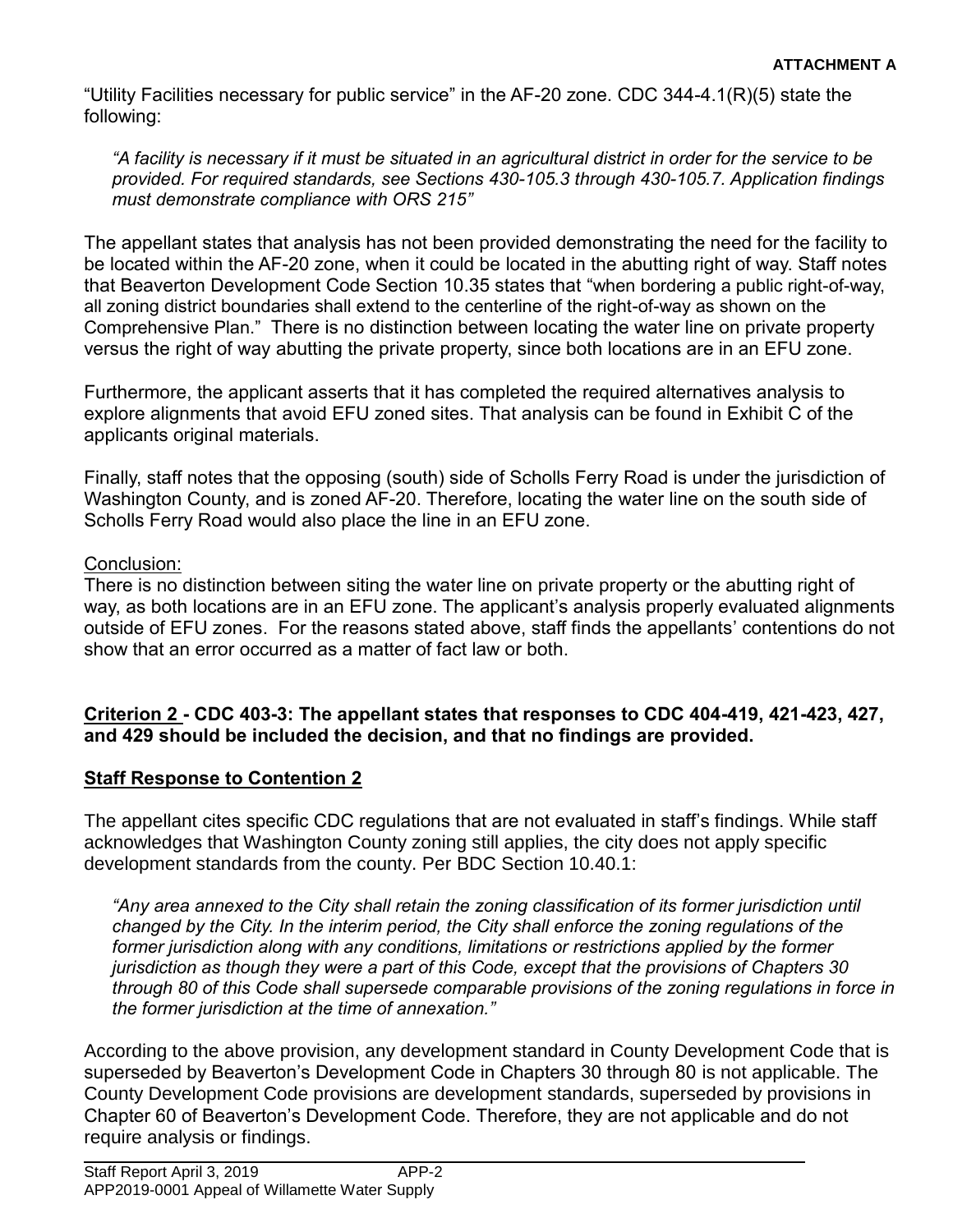In the event that Planning Commission disagrees with staff's interpretation, staff has included the following findings for the above referenced criterion.

| <b>Site Development Standards</b>                                 |                                                                                                |                                                                                                                                                                                                     |                                                                                     |
|-------------------------------------------------------------------|------------------------------------------------------------------------------------------------|-----------------------------------------------------------------------------------------------------------------------------------------------------------------------------------------------------|-------------------------------------------------------------------------------------|
| Washington<br><u>County</u><br><b>Standard</b>                    | <b>Superseding City</b><br>Standard                                                            | <b>Staff Findings</b>                                                                                                                                                                               | <b>Standard Met?</b>                                                                |
| <b>CDC 404</b><br><b>Master Plan</b>                              | No City Standard                                                                               | <b>County Master Plan provisions</b><br>outline minimum analysis<br>required for development,<br>including site analysis and<br>written findings                                                    | YES. See analysis in<br>remainder of table and<br>applicant's initial<br>materials. |
| <b>CDC 405</b><br>Open Space                                      | No City Standard                                                                               | Project is limited to<br>underground pipeline with<br>limited above ground<br>appurtenances. No open<br>space preservation is required.                                                             | N/A                                                                                 |
| <b>CDC 406</b><br>Building,<br>Siting,<br>Architectural<br>Design | BDC 60.05.15-30<br>Design Standards                                                            | Project is limited to<br>underground pipeline with<br>limited above ground<br>appurtenances. Applicable<br>standards limited to grading.<br>See page DR-3 of original staff<br>report for analysis. | <b>YES</b>                                                                          |
| <b>CDC 407</b><br>Landscape<br>Design                             | BDC 60.05.15-30<br>Design Standards                                                            | Project is limited to<br>underground pipeline with<br>limited above ground<br>appurtenances. Applicable<br>standards limited to grading.<br>See page DR-3 of original staff<br>report for analysis. | <b>YES</b>                                                                          |
| <b>CDC 408</b><br>Neighborhood<br>Circulation                     | BDC 60.05.15-30<br>Design Standards;<br><b>BCD 60.55</b><br>Transpiration<br><b>Facilities</b> | Project is limited to<br>underground pipeline with<br>limited above ground<br>appurtenances. Transportation<br>criteria not applicable.                                                             | N/A                                                                                 |
| <b>CDC 409</b><br>Private<br><b>Streets</b>                       | BDC 60.05.15-30<br>Design Standards;<br><b>BCD 60.55</b><br>Transpiration<br><b>Facilities</b> | Project is limited to<br>underground pipeline with<br>limited above ground<br>appurtenances. No Private<br>streets are proposed.                                                                    | N/A                                                                                 |
| <b>CDC 410</b><br>Grading and<br>Drainage                         | No City Standard                                                                               | Staff responds to CDC 410.<br>See page WC-15 of original<br>staff report.                                                                                                                           | <b>YES</b>                                                                          |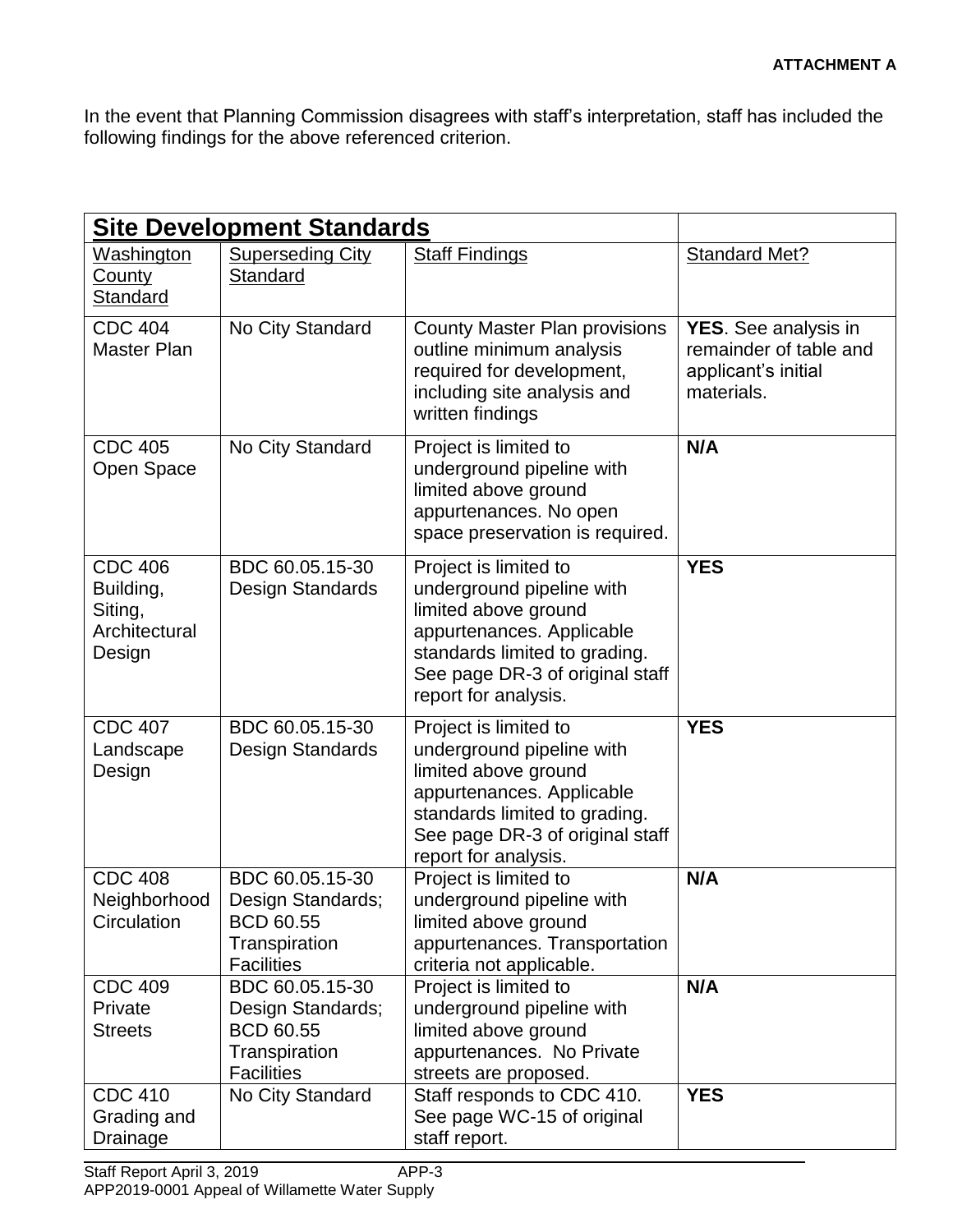| <b>CDC 411</b><br>Screening<br>and Buffering<br><b>CDC 412</b><br><b>PROVISION</b><br><b>DOES NOT</b> | BDC 60.05.15-30<br>Design Standards<br>N/A                     | Project is limited to<br>underground pipeline with<br>limited above ground<br>appurtenances. Above ground<br>appurtenances do not require<br>screening.<br>N/A                                               | N/A<br>N/A |
|-------------------------------------------------------------------------------------------------------|----------------------------------------------------------------|--------------------------------------------------------------------------------------------------------------------------------------------------------------------------------------------------------------|------------|
| <b>EXIST</b><br><b>CDC 413</b><br>Parking and<br>Loading                                              | BDC 60.05.15-30<br>Design Standards                            | Project is limited to<br>underground pipeline with<br>limited above ground<br>appurtenances. No parking or<br>loading berths are required.                                                                   | N/A        |
| <b>CDC 414</b><br>Signs                                                                               | <b>BDC 60.40</b>                                               | No signs are proposed with<br>the development.                                                                                                                                                               | N/A        |
| <b>CDC 415</b><br>Lighting                                                                            | BDC 60.05.30,<br><b>Technical Lighting</b><br><b>Standards</b> | Project is limited to<br>underground pipeline with<br>limited above ground<br>appurtenances. No lighting is<br>required.                                                                                     | N/A        |
| <b>CDC 416</b><br><b>Utility Design</b>                                                               | No City Standard                                               | Applies to distribution lines<br>proving service to<br>development. Proposed<br>project is transmission line, not<br>providing service to<br>development. See findings for<br>Criterion 3 for more analysis. | N/A        |
| <b>CDC 417</b><br>Irrigation                                                                          | No City Standard                                               | Landscape plantings limited to<br>replanting of disturbed natural<br>areas. No irrigation is required.                                                                                                       | N/A        |
| <b>CDC 418</b><br><b>Setbacks</b>                                                                     | No City Standard                                               | Project is limited to<br>underground pipeline with<br>limited above ground<br>appurtenances. No setbacks<br>apply to these structures.                                                                       | N/A        |
| <b>CDC 419</b><br>Height                                                                              | No City Standard                                               | Project is limited to<br>underground pipeline with<br>limited above ground<br>appurtenances. No setbacks<br>apply to these structures.                                                                       | N/A        |
| <b>CDC 421</b><br><b>Flood Plain</b><br>and Drainage<br><b>Hazard Area</b>                            | 60.10 Flood Plain<br><b>Regulations</b>                        | Staff responds to CDC 421<br>See page WC-16 of original<br>staff report.                                                                                                                                     | <b>YES</b> |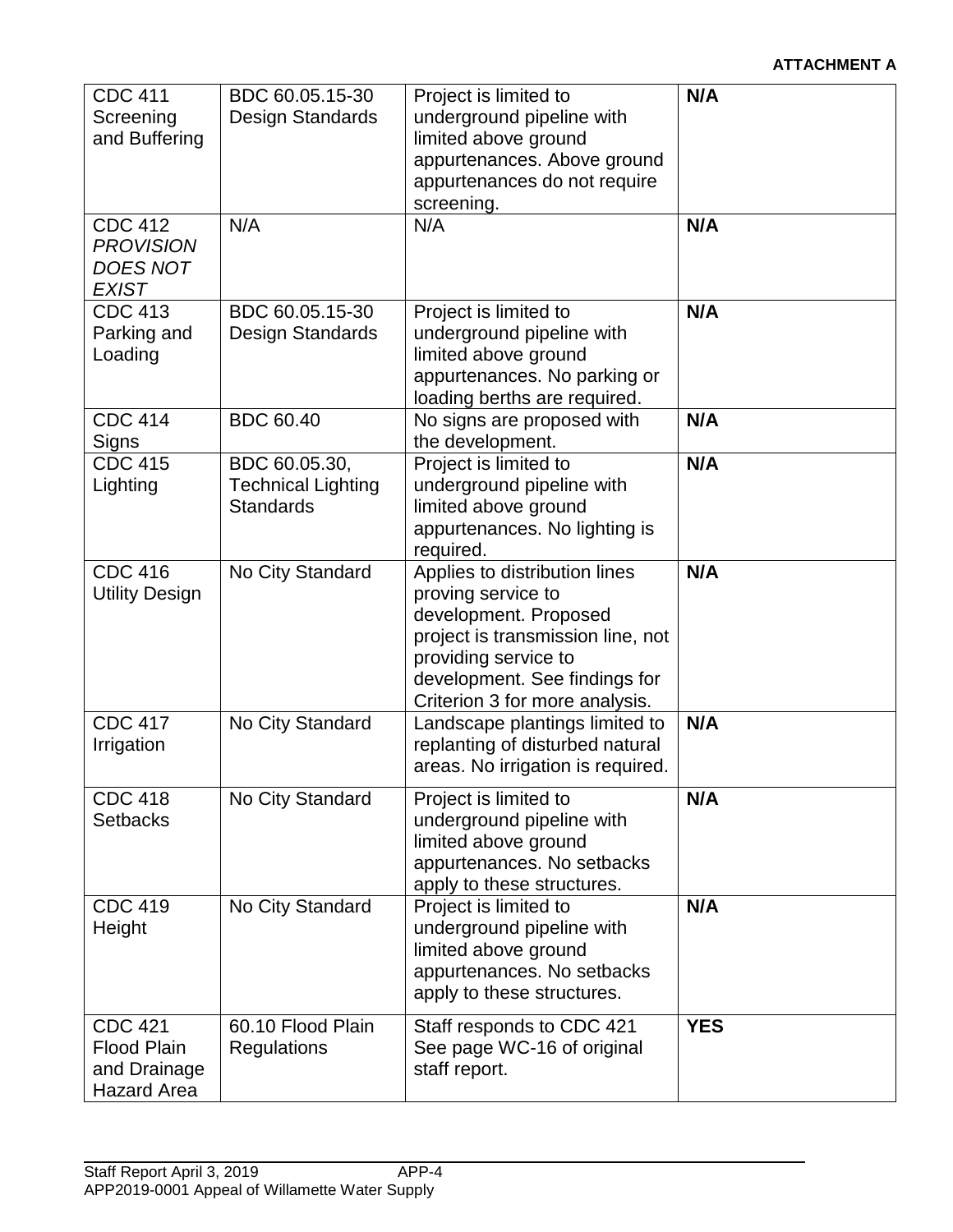| <b>CDC 422</b><br>Significant<br>Natural<br><b>Resources</b> | 60.67 Significant<br><b>Natural Resources</b>      | Staff responds to CDC 422<br>See page WC-16 of original<br>staff report.                                                              | <b>YES</b> |
|--------------------------------------------------------------|----------------------------------------------------|---------------------------------------------------------------------------------------------------------------------------------------|------------|
| CDC 423<br>Environmental<br>Performance<br><b>Standards</b>  | No City Standard                                   | Staff responds to CDC 423<br>See page WC-16 of original<br>staff report.                                                              | <b>YES</b> |
| <b>CDC 427</b><br><b>Solar Access</b>                        | <b>BDC 60.45 Solar</b><br><b>Access Protection</b> | Project is limited to<br>underground pipeline with<br>limited above ground<br>appurtenances. No solar<br>access requirements apply    | N/A        |
| <b>CDC 429</b><br><b>Bicycle</b><br>Parking                  | BDC 60.30.10 Off<br><b>Street Parking</b>          | Project is limited to<br>underground pipeline with<br>limited above ground<br>appurtenances. No bicycle<br>parking requirements apply | N/A        |

## Conclusion:

For the reasons stated above, staff finds the appellants' contentions do not show how an error occurred as a matter of fact, law or both.

#### **Criterion 3 – CDC 416-1.4: The appellant states the applicant has not demonstrated that the design, installation, and maintenance would be carried out with minimum feasible disturbance, specifically the appellant's ability to secure adequate sewer and storm water to the property from SW Scholls Ferry Road**

# **Staff Response to Criterion 3**

County Development Code Section 416-1.1 clearly states that the entirety of CDC 416 is intended for distribution lines, installed for the purpose of supplying service to development:

*"All utility distribution facilities supplying electric, communication, or similar or associated service, installed in and for the purpose of supplying such service to any development shall be placed underground; provided however, that the word "facilities" as used herein shall not include standards used for street lighting, traffic signals, pedestals for police and fire system communications and alarms, pad-mounted transformers, pedestals, pedestal-mounted terminal boxes and meter cabinets, concealed ducts, substations, or facilities used to carry voltage higher than fifty thousand (50,000) volts."*

The applicant asserts that the proposed water line is exempt from this provision, as the line is limited to the transmission of water from the Willamette River near Wilsonville to Hillsboro, and is not being designed to distribute water directly to any development. Staff notes that a recent Washington County decision reinforces this interpretation. The Washington County staff report for Casefile 18-314-SU/D/FP, dated January 8, 2019, and identified as Exhibit 1 of the applicant's response materials (within Exhibit 4 of this report), provides analysis and findings for a separate water line segment of the regional water line. These findings deemed the proposed regional water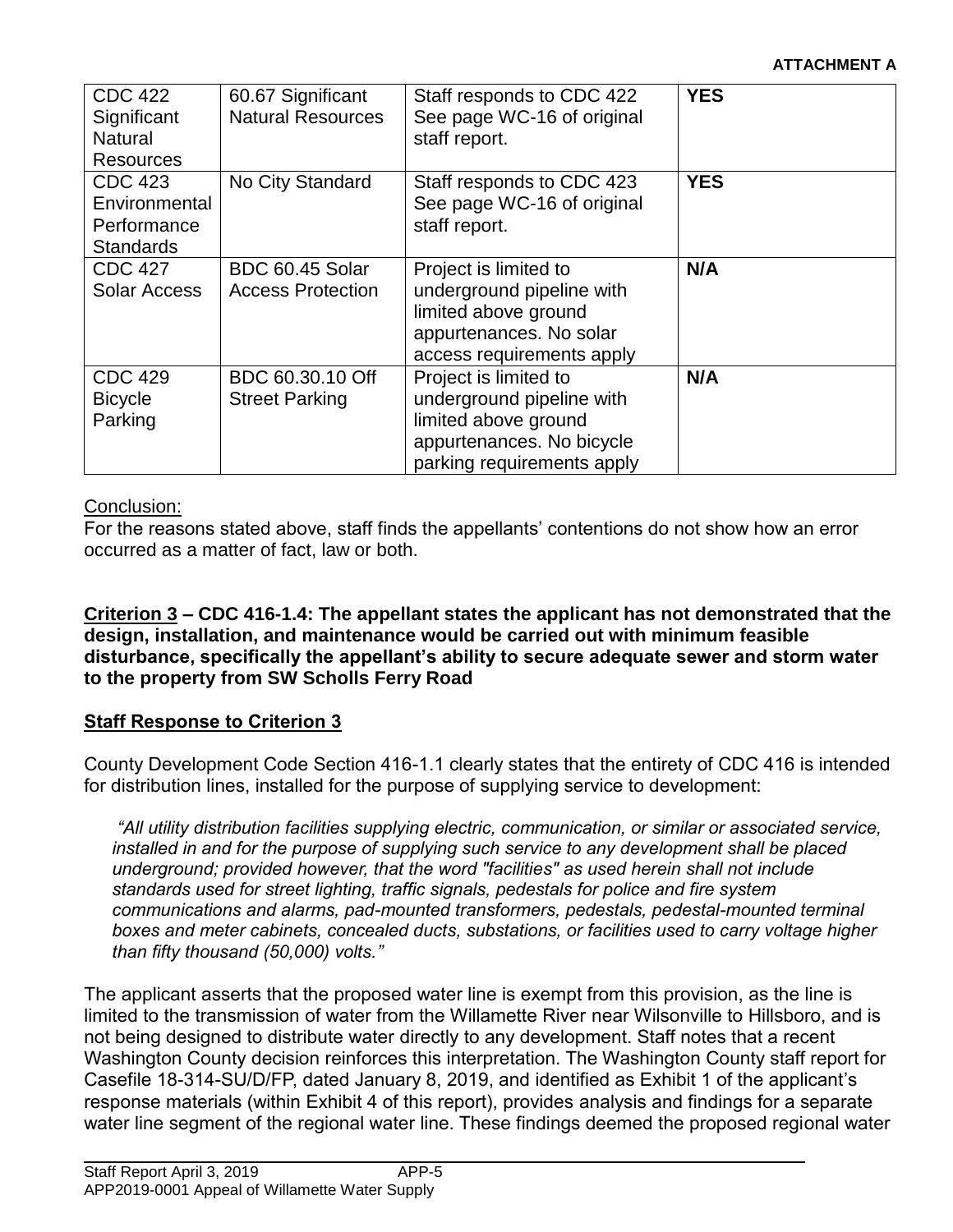line a transmission line, and not a distribution line, and therefore exempt from the provisions of CDC 416.

Conclusion:

The referenced criterion is not applicable. For the reasons stated above, staff finds the appellant's contentions do not show how an error occurred as a matter of fact law or both.

**Criterion 4 – CDC 430-105.5: The appellant states that the applicant has not demonstrated that the siting of the proposed utility facility will be compatible with existing surrounding uses and allowed uses by the plan designation.**

## **Staff Response to Contention 4**

Section 430-105 of the County Development Code expressly states that a project such as the proposed underground water line segment within the City of Beaverton's jurisdiction is exempt. Section 430.105.6 states:

*"Exemptions from the Requirements of [Section 430-105:](https://library.municode.com/or/washington_county/codes/community_development_code?nodeId=ARTIVDEST_430SPUSST_430-105PUUT) Exempted from these regulations are:* 

*A. Underground pipes and conduits except where such pipes or conduits would introduce an urban service outside the Urban Growth Boundary."*

As the proposed waterline project in Beaverton's jurisdiction is an underground water line within the Urban Growth Boundary, this criterion is not applicable to the proposed project.

## Conclusion:

For the reasons stated above, staff finds the appellant's contentions do not show how an error occurred as a matter of fact, law or both.

#### **Criterion 5 – ORS.275(2)(d): The appellant states that the applicant has not demonstrated why the proposed utility facility cannot be sited in the SW Scholls Ferry Road right of way, thus eliminating the need to site the facility in the AF-20 zone.**

## **Staff Response to Criterion 5**

As noted in the analysis in response to Criterion 1, zoning extends to the centerline of the right of way. As such, there is no distinction between locating the water line on private property or in the abutting right of way when considering impacting EFU zones.

## Conclusion:

For the reasons stated above, staff finds the appellant's contentions do not show an error occurred as a matter of fact, law or both.